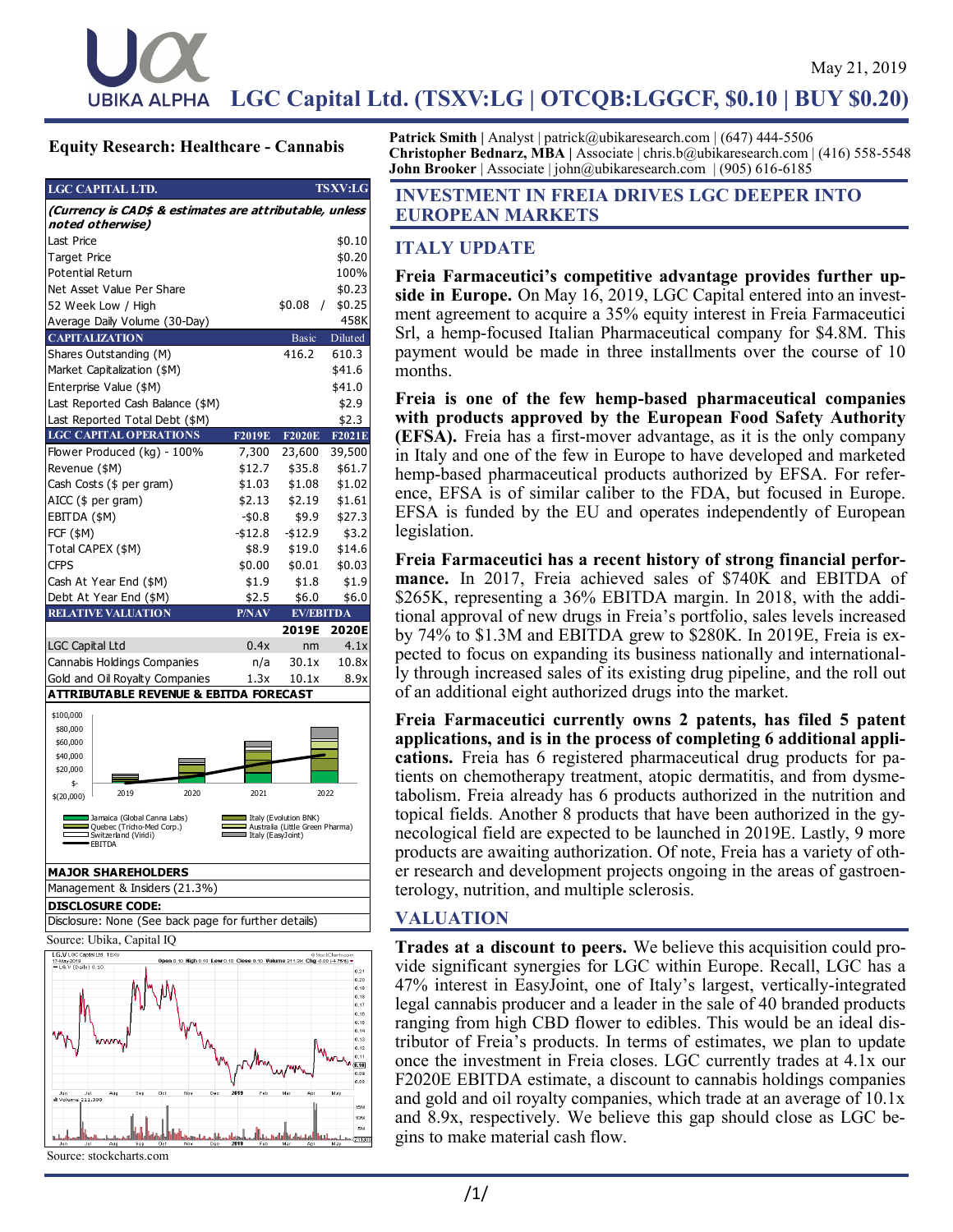

#### **Important Disclosure**

The information contained in this report has been drawn from sources believed to be reliable, but its accuracy or completeness is not guaranteed, nor in providing it does Ubika Corp. assume any responsibility or liability. Ubika Corp., its directors, officers and other employees may, from time to time, have positions in the securities mentioned herein. Contents of this report cannot be reproduced in whole or in part without the express permission of Ubika Corp.

#### **Analyst Certification**

I, Patrick Smith, hereby certify that all the views expressed in this report accurately reflect my personal views about the subject securities or issuers. I also certify that no part of my compensation was, is, or will be, directly or indirectly, related to the specific recommendations or views expressed in this report. I am the research analyst primarily responsible for preparing this report.

#### **Ratings**

**Buy:** Recommendation: stock is expected to appreciate from its current price beyond 20% in the next 12 months. **Neutral:** Recommendation: stock is expected to trade in a narrow range from its current price level in the next 12 months. **Sell:** Recommendation: stock is expected to decline from its current price level below 20% in the next 12 months. **U/R:** Under Review. **N/R:** Not Rated.

| <b>Research Disclosures</b>                                                                                                                                                                                                                                          | <b>Applicability</b> |
|----------------------------------------------------------------------------------------------------------------------------------------------------------------------------------------------------------------------------------------------------------------------|----------------------|
| 1) Ubika Corp. and its affiliates' own holdings in the subject company's issued and outstanding securities.                                                                                                                                                          | 1) No                |
| 2) Ubika Corp. and its affiliates' own holdings in the subject company's securities, in aggregate exceeds 1% of the subject com-                                                                                                                                     | 2) No                |
| 3) The analyst(s) responsible for the report or recommendation on the subject company, or a member of the research analyst's<br>household, an associate of the research analyst, or any individual directly involved in the preparation of this report, own holdings | 3) No                |
| 4) The analyst(s) responsible for the report or recommendation on the subject company, a member of the research analyst's<br>household, an associate of the research analyst, or any individual directly involved in the preparation of this report, have a finan-   | 4) No                |
| 5) A company associated with Ubika Corp. has managed or co-managed a public offering of securities for the subject company in                                                                                                                                        | 5) No                |
| 6) The following director(s), officer(s) or employee(s) of Ubika Corp. is a director of the subject company.                                                                                                                                                         | 6) No                |
| 7) A member of the research analyst's household serves as an officer, director or advisory board member of the subject company.                                                                                                                                      | 7) No                |
| 8) The subject company has partially funded previous analyst visits to its projects.                                                                                                                                                                                 | 8) No                |

#### **General Disclosure**

Ubika Corp. and its divisions are not registered with any financial or securities regulatory authority in Ontario or Canada.

Where reference is made to estimate of value or relative value of a specific company, there is no guarantee that these estimates are reliable or will materialize. Readers of these reports and newsletters are advised to conduct their own due diligence before making any investment decisions. Although the content has been obtained from sources believed to be reliable, these sources could include technical or other inaccuracies or errors.

Ubika Corp. and its affiliates make no representation and disclaim all express and implied warranties and conditions of any kind, including without limitation, representations, warranties or conditions regarding accuracy, timeliness, completeness, non-infringement, satisfactory quality, merchantability, merchantable quality or fitness for any particular purpose or those arising by law, statute, usage of trade, or course of dealing. Ubika Corp. and its affiliates assume no responsibility to you or any third party for the consequences of any errors or omissions.

This report may include forward-looking statements about objectives, strategies and expected financial results of companies featured in this research report. Such forward-looking statements are inherently subject to uncertainties beyond the control of such companies. The users of this site are cautioned that the company's actual performance could differ materially from such forward-looking statements.